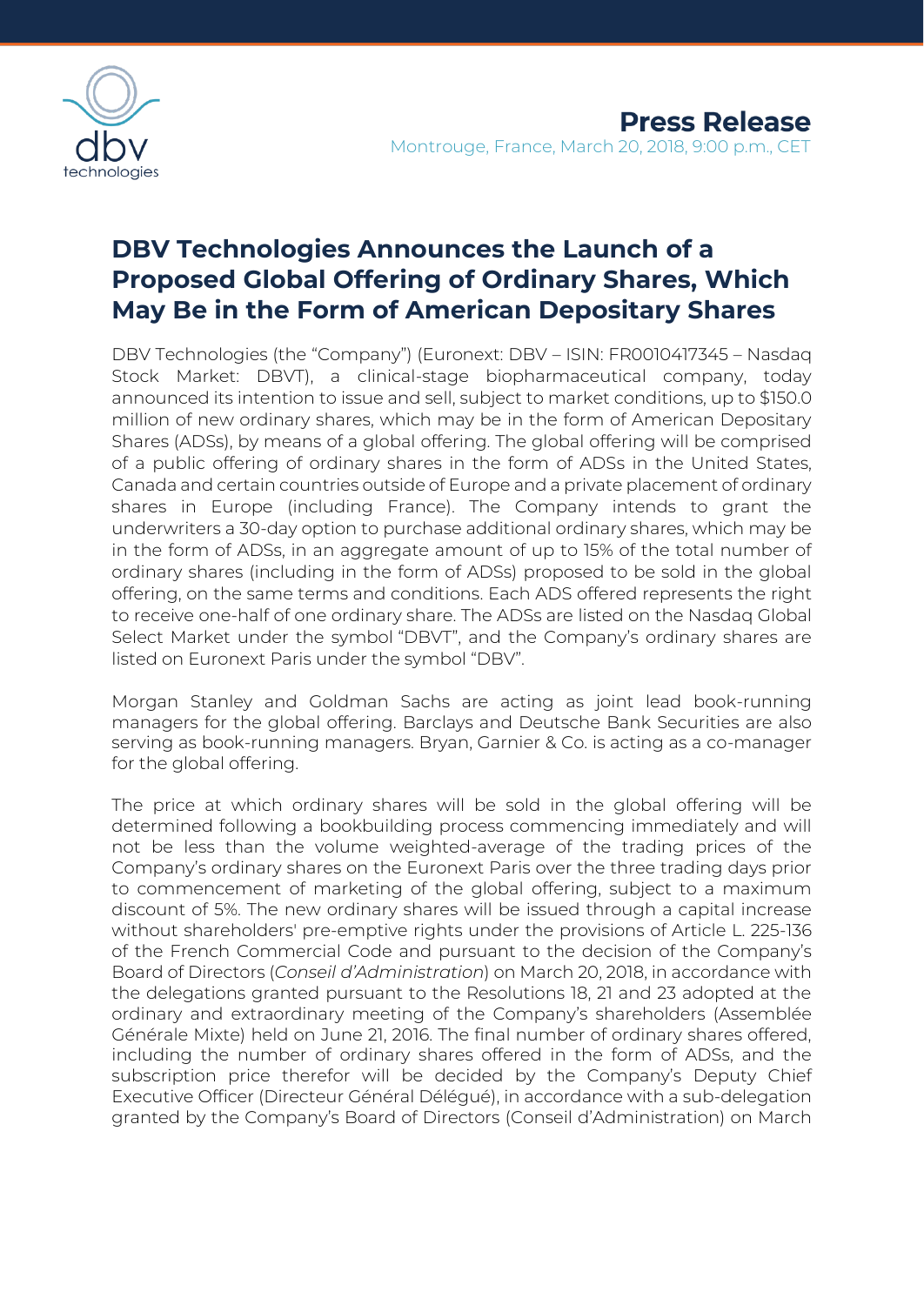

20, 2018; provided, that in no event shall the Company be permitted to issue more than 20% of its share capital outstanding prior to commencement of the global offering.

The global offering will commence immediately and the Company plans to announce the result of the global offering as soon as practicable after completion thereof in a subsequent press release. The Company plans to use the net proceeds from the global offering to fund the development and commercialization of Viaskin Peanut, to advance development of its other product candidates and for working capital and general corporate purposes.

Entities affiliated with Baker Bros. Advisors LP and Bpifrance Participations S.A., which are existing shareholders, as well as Pierre-Henri Benhamou, the Company's chief executive officer, have indicated an interest in purchasing up to an aggregate of \$73.5 million of ordinary shares and/or ADSs in this offering at the public offering price. However, because indications of interest are not binding agreements or commitments to purchase, the underwriters may determine to sell more, fewer or no ordinary shares and/or ADSs in this offering to these entities, or these entities may determine to purchase more, fewer or no ordinary shares and/or ADSs in this offering.

A registration statement on Form F-3 relating to the securities to be issued in the global offering was filed with the Securities and Exchange Commission and became automatically effective on July 27, 2016. The public offering will be made only by means of a written prospectus and prospectus supplement that form a part of the registration statement. A preliminary prospectus supplement and accompanying prospectus relating to and describing the terms of the offering will be filed with the Securities and Exchange Commission and will be available on the Securities and Exchange Commission's website at www.sec.gov. When available, copies of the preliminary prospectus supplement and accompanying prospectus may also be obtained for free from: Morgan Stanley & Co. LLC, 180 Varick Street, 2nd Floor, New York, New York 10014, United States, Attention: Prospectus Department; Goldman Sachs, Attention: Prospectus Department, 200 West Street, New York, NY 10282, via telephone: 1-866-471-2526, facsimile: 212-902-9316 or via email: [prospectusgroup](mailto:prospectusgroup-ny@ny.email.gs.com)[ny@ny.email.gs.com;](mailto:prospectusgroup-ny@ny.email.gs.com) Barclays Capital Inc., c/o Broadridge Financial Solutions, 1155 Long Island Avenue, Edgewood, New York 11717, by phone at 1-888-603-5847 or by e-mail at: **barclaysprospectus@broadridge.com**; or Deutsche Bank Securities: 60 Wall Street, New York, New York 10005-2836, Attention: Prospectus Group, Telephone: (800) 503-4611, E-mail: [prospectus.cpdg@db.com.](mailto:prospectus.cpdg@db.com)

**\* \* \***

**About DBV Technologies**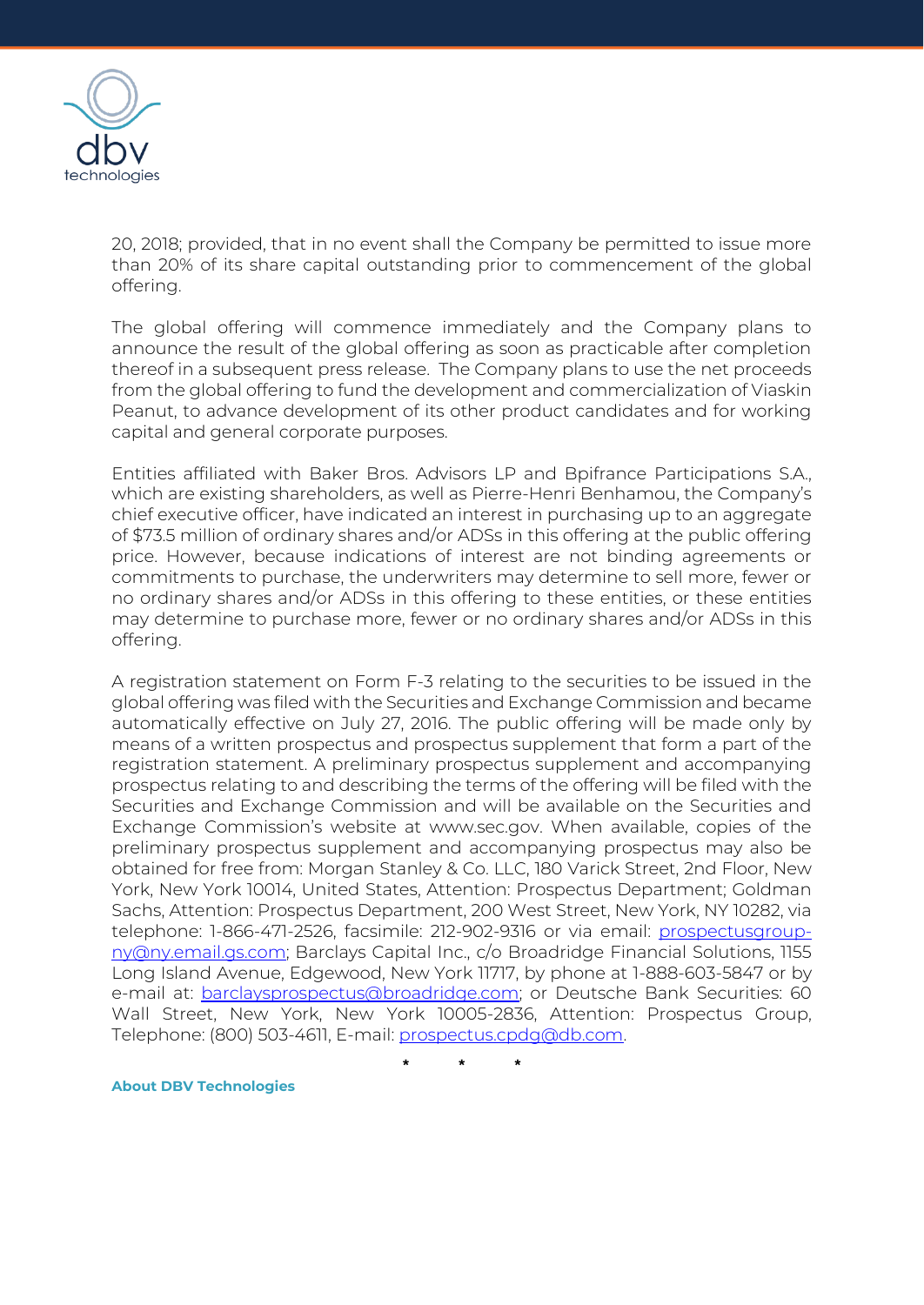

DBV Technologies is developing Viaskin®, a proprietary technology platform with broad potential applications in immunotherapy. Viaskin is based on epicutaneous immunotherapy, or EPIT®, DBV's method of delivering biologically active compounds to the immune system through intact skin. With this new class of self-administered and non-invasive product candidates, the Company is dedicated to safely transforming the care of food allergic patients, for whom there are no approved treatments. DBV's food allergies programs include ongoing clinical trials of Viaskin Peanut and Viaskin Milk, and preclinical development of Viaskin Egg. DBV is also pursuing a human proof-of-concept clinical study of Viaskin Milk for the treatment of Eosinophilic Esophagitis, and exploring potential applications of its platform in vaccines and other immune diseases. DBV Technologies has global headquarters in Montrouge, France and New York, NY. The Company's ordinary shares are traded on segment A of Euronext Paris (Ticker: DBV, ISIN code: FR0010417345), part of the SBF120 index, and the Company's ADSs (each representing one-half of one ordinary share) are traded on the Nasdaq Global Select Market (Ticker: DBVT).

## **Forward Looking Statements**

This press release contains forward-looking statements, including statements about the proposed global offering and the anticipated use of proceeds from the offering. These forward-looking statements are not promises or guarantees and involve substantial risks and uncertainties. Factors that could cause actual results to differ materially from those described or projected herein include risk associated with market and other financing conditions, risks associated with clinical trials and regulatory reviews and approvals, and risk related to the sufficiency of the Company's existing cash resources and liquidity. A further list and description of these risks, uncertainties and other risks can be found in the Company's regulatory filings with the French Autorité des Marchés Financiers and U.S. Securities and Exchange Commission, including in the Company's Annual Report on Form 20-F for the year ended December 31, 2017. Existing and prospective investors are cautioned not to place undue reliance on these forward-looking statements, which speak only as of the date hereof. The Company undertakes no obligation to update or revise forward-looking statements as a result of new information, future events or circumstances, or otherwise, except as required by law.

## **Contact**

Sara Blum Sherman Senior Director, Investor Relations & Strategy +1 212-271-0740 [sara.sherman@dbv-technologies.com](mailto:susanna.mesa@dbv-technologies.com)

## **Disclaimers**

This press release does not constitute an offer to sell nor a solicitation of an offer to buy, nor shall there be any sale of ordinary shares or ADSs in any state or jurisdiction in which such an offer, solicitation or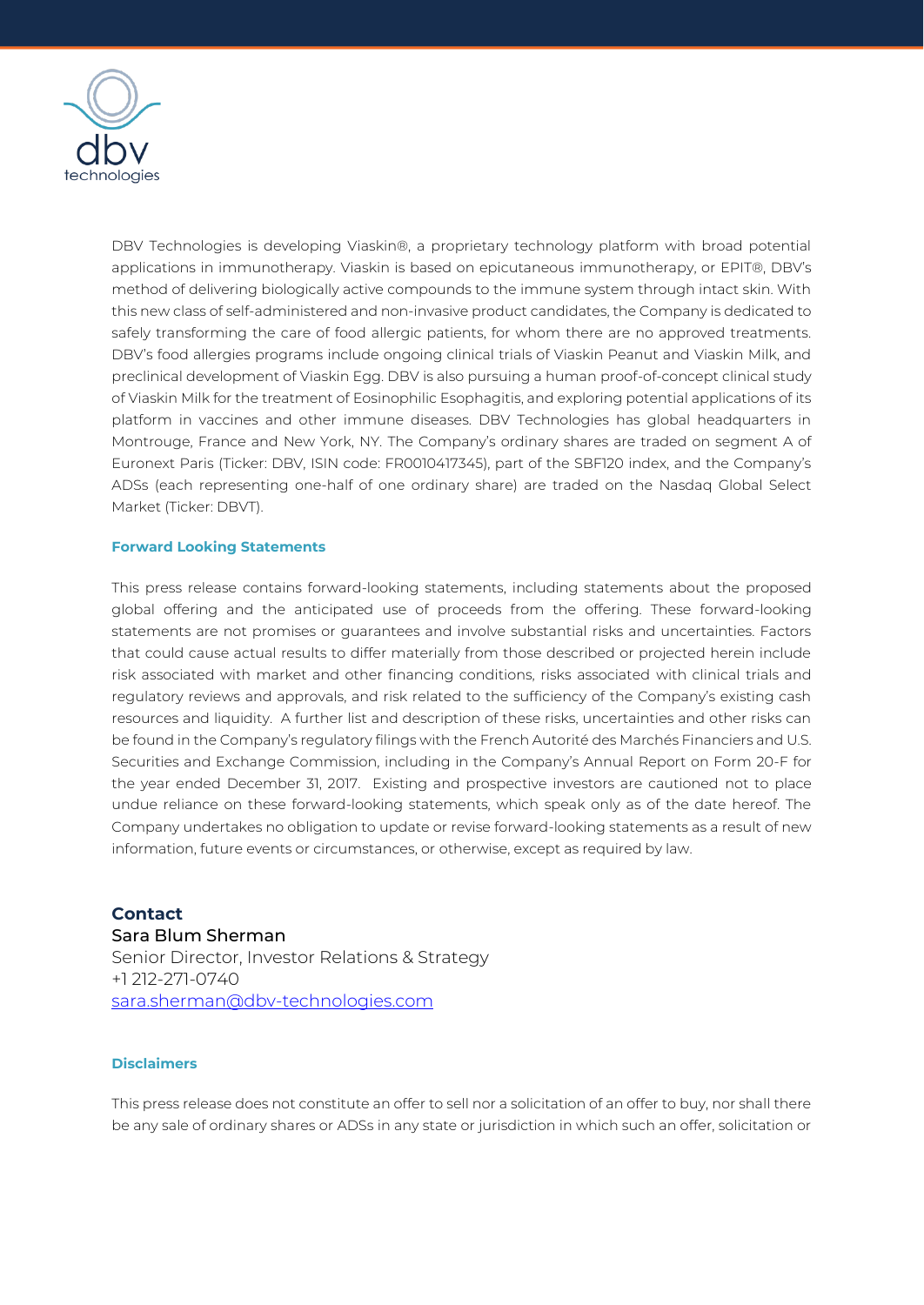

sale would be unlawful prior to registration or qualification under the securities laws of any such state or jurisdiction, including France.

No prospectus subject to approval by the French Autorité des Marchés Financiers (AMF) will be filed in connection with the global offering. Copies of the Company's Reference Document, including the risk factors, registered by the AMF on March 16, 2018 under No. D.18-0144 are available for free at the Company's head office located at: 177-181, avenue Pierre Brossolette – 92120 Montrouge, France, and on the AMF's website at www.amf-france.org. The information contained in the Company's Reference Document is substantially the same as the information contained in the Company's Annual Report on Form 20-F for the year ended December 31, 2017.

This document does not constitute an offer to the public in France and the securities referred to in this document can only be offered or sold in France pursuant to article L. 411-2-II of the French Monetary and Financial Code to (i) providers of third party portfolio management investment services, (ii) qualified investors (*investisseurs qualifiés*) acting for their own account and/or (iii) a limited group of investors (*cercle restreint d'investisseurs*) acting for their own account, all as defined in and in accordance with articles L. 411-1, L. 411-2 and D. 411-1 to D. 411-4 and D. 754-1 and D. 764-1 of the French Monetary and Financial Code.

This announcement is not an advertisement and not a prospectus within the meaning of Directive 2003/71/EC of the European Parliament and of the Council of 4 November 2003, as amended (the "Prospectus Directive").

With respect to the member States of the European Economic Area, no action has been undertaken or will be undertaken to make an offer to the public of the securities referred to herein requiring a publication of a prospectus in any relevant member State. As a result, the securities may not and will not be offered in any relevant member State except in accordance with the exemptions set forth in Article 3(2) of the Prospectus Directive or under any other circumstances which do not require the publication by the Company of a prospectus pursuant to Article 3 of the Prospectus Directive and/or to applicable regulations of that relevant member State.

This document is only being distributed to, and is only directed at, persons in the United Kingdom that (i) are "investment professionals" falling within Article 19(5) of the Financial Services and Markets Act 2000 (Financial Promotion) Order 2005 (as amended, the "Order"), (ii) are persons falling within Article 49(2)(a) to (d) ("high net worth companies, unincorporated associations, etc.") of the Order, or (iii) are persons to whom an invitation or inducement to engage in investment activity (within the meaning of Article 21 of the Financial Services and Markets Act 2000) in connection with the issue or sale of any securities may otherwise lawfully be communicated or caused to be communicated (all such persons together being referred to as "Relevant Persons"). This document is directed only at Relevant Persons and must not be acted on or relied on by persons who are not Relevant Persons. Any investment or investment activity to which this document relates is available only to Relevant Persons and will be engaged in only with Relevant Persons.